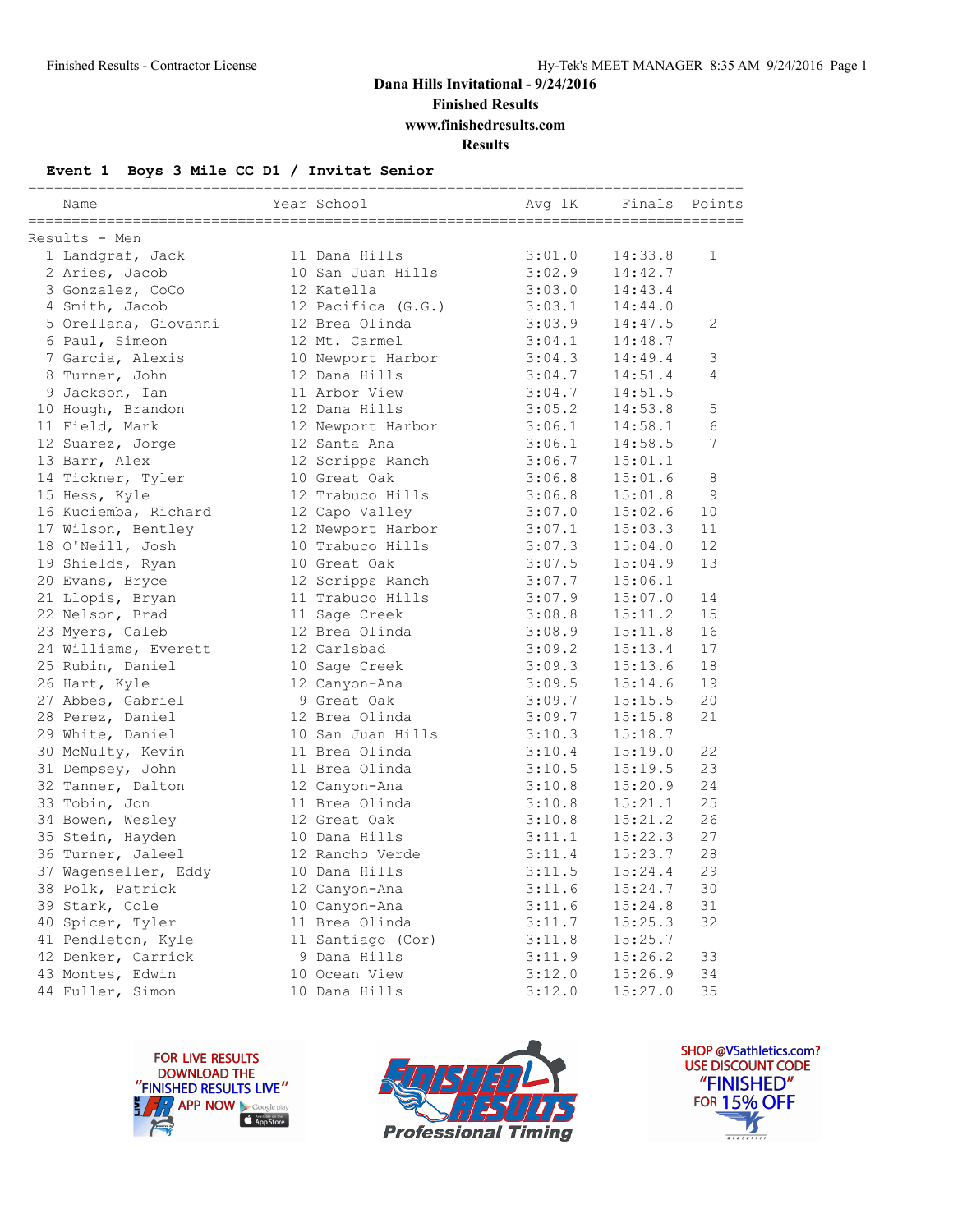**Finished Results**

**www.finishedresults.com**

**Results**

#### **....Event 1 Boys 3 Mile CC D1 / Invitat Senior**

| 45 Munir, Humza            | 12 Aliso Niguel   | 3:12.1 | 15:27.1 | 36 |
|----------------------------|-------------------|--------|---------|----|
| 46 Melkonian, James        | 12 Sage Creek     | 3:12.1 | 15:27.3 | 37 |
| 47 Arzate, Robert          | 11 Godinez        | 3:12.6 | 15:29.6 | 38 |
| 48 Orozco, Lorenzo         | 10 Rancho Verde   | 3:12.7 | 15:30.2 | 39 |
| 49 Yu, Alvin               | 12 Great Oak      | 3:12.8 | 15:30.8 | 40 |
| 50 Brana, Bobby            | 11 Scripps Ranch  | 3:12.9 | 15:31.0 |    |
| 51 Myers, Timothy          | 12 Arbor View     | 3:13.1 | 15:31.9 |    |
| 52 Gonzalez, Arturo        | 12 Wilson/LB      | 3:13.1 | 15:32.3 | 41 |
| 53 Mitchel, Alekos         | 12 Huntington Bch | 3:13.3 | 15:33.3 |    |
| 54 Avila, Francisco        | 11 Santa Ana      | 3:13.7 | 15:35.2 | 42 |
| 55 St. Pierre, Ryan        | 12 Ocean View     | 3:13.9 | 15:36.0 | 43 |
| 56 Verdugo, Chris          | 9 Great Oak       | 3:14.0 | 15:36.5 | 44 |
| 57 Kredo, Kyle             | 12 Capo Valley    | 3:14.1 | 15:37.1 | 46 |
| 57 Franco, Raymond         | 11 Rancho Verde   | 3:14.1 | 15:37.1 | 45 |
| 59 Fuentes, Jesus          | 12 Ocean View     | 3:14.2 | 15:37.4 | 47 |
| 60 Reading, Ares           | 10 Canyon Crest   | 3:14.3 | 15:37.9 | 48 |
| 61 Davenport, Thomas       | 11 Canyon-Ana     | 3:14.6 | 15:39.2 | 49 |
| 62 Hayashibara, Trevor     | 12 Trabuco Hills  | 3:14.7 | 15:40.0 | 50 |
| 63 Clause, Declan          | 12 Great Oak      | 3:14.9 | 15:40.7 | 52 |
| 63 Brito, David            | 11 Ocean View     | 3:14.9 | 15:40.7 | 51 |
| 65 Rosales, Nicholas       | 10 Cypress        | 3:14.9 | 15:40.8 | 53 |
| 66 Dorsett, Nicholas       | 12 Trabuco Hills  | 3:15.0 | 15:41.2 | 54 |
| 67 Svoboda, Sagan          | 11 Dana Hills     | 3:15.1 | 15:41.6 |    |
| 68 Korby, Gavin            | 11 Great Oak      | 3:15.1 | 15:41.8 |    |
| 69 Suzuki, Chris           | 11 Sage Creek     | 3:15.2 | 15:42.1 | 55 |
| 70 Blazer, Keaton          | 12 Canyon Crest   | 3:15.2 | 15:42.3 | 56 |
| 71 Tirrell, Trevor         | 11 Trabuco Hills  | 3:15.4 | 15:43.3 | 57 |
| 72 Maas, William           | 12 Sage Creek     | 3:15.5 | 15:43.9 | 58 |
| 73 Sanchez, Brandon        | 11 Dana Hills     | 3:15.6 | 15:44.0 |    |
| 73 Elsesser, Caden         | 9 Wilson/LB       | 3:15.6 | 15:44.0 | 59 |
| 75 Apahidean, Drew         | 12 Brea Olinda    | 3:15.6 | 15:44.1 |    |
| 76 Gonzalez, Humberto      | 11 Rancho Verde   | 3:15.9 | 15:45.4 | 60 |
| 77 Fabian Gutierrez, David | 12 Dana Hills     | 3:15.9 | 15:45.5 |    |
| 78 Belda, Ryan             | 11 Canyon-Ana     | 3:16.3 | 15:47.5 | 61 |
| 79 Dowdy, Josh             | 11 Dana Hills     | 3:16.3 | 15:47.6 |    |
| 80 Arteaga, Hector         | 12 Ocean View     | 3:16.5 | 15:48.3 | 62 |
| 81 Anderson, Josh          | 11 Canyon-Ana     | 3:17.1 | 15:51.2 | 63 |
| 82 Mitchell, Christian     | 11 Sage Creek     | 3:17.1 | 15:51.5 | 64 |
| 83 Dias, Jack              | 12 Canyon-Ana     | 3:17.4 | 15:52.7 |    |
| 84 Davis, Evan             | 10 Dana Hills     | 3:17.4 | 15:53.0 |    |
| 85 Vega, Alejandro         | 12 Carlsbad       | 3:17.8 | 15:55.0 | 65 |
| 86 Tolentino, Jason        | 12 Lakewood       | 3:17.9 | 15:55.1 |    |
| 87 Miller, James           | 10 Dana Hills     | 3:17.9 | 15:55.4 |    |
| 88 Niednagel, Caleb        | 9 Dana Hills      | 3:18.3 | 15:57.2 |    |
| 89 Zuniga, Fernando        | 12 Arroyo Valley  | 3:18.4 | 15:57.5 | 66 |
| 90 Roberts, Cody           | 12 Canyon Crest   | 3:18.7 | 15:58.9 | 67 |
| 91 Jensen, Garrick         | 11 Canyon-Ana     | 3:18.8 | 15:59.5 |    |
|                            |                   |        |         |    |





SHOP @VSathletics.com? USE DISCOUNT CODE "FINISHED" **FOR 15% OFF** M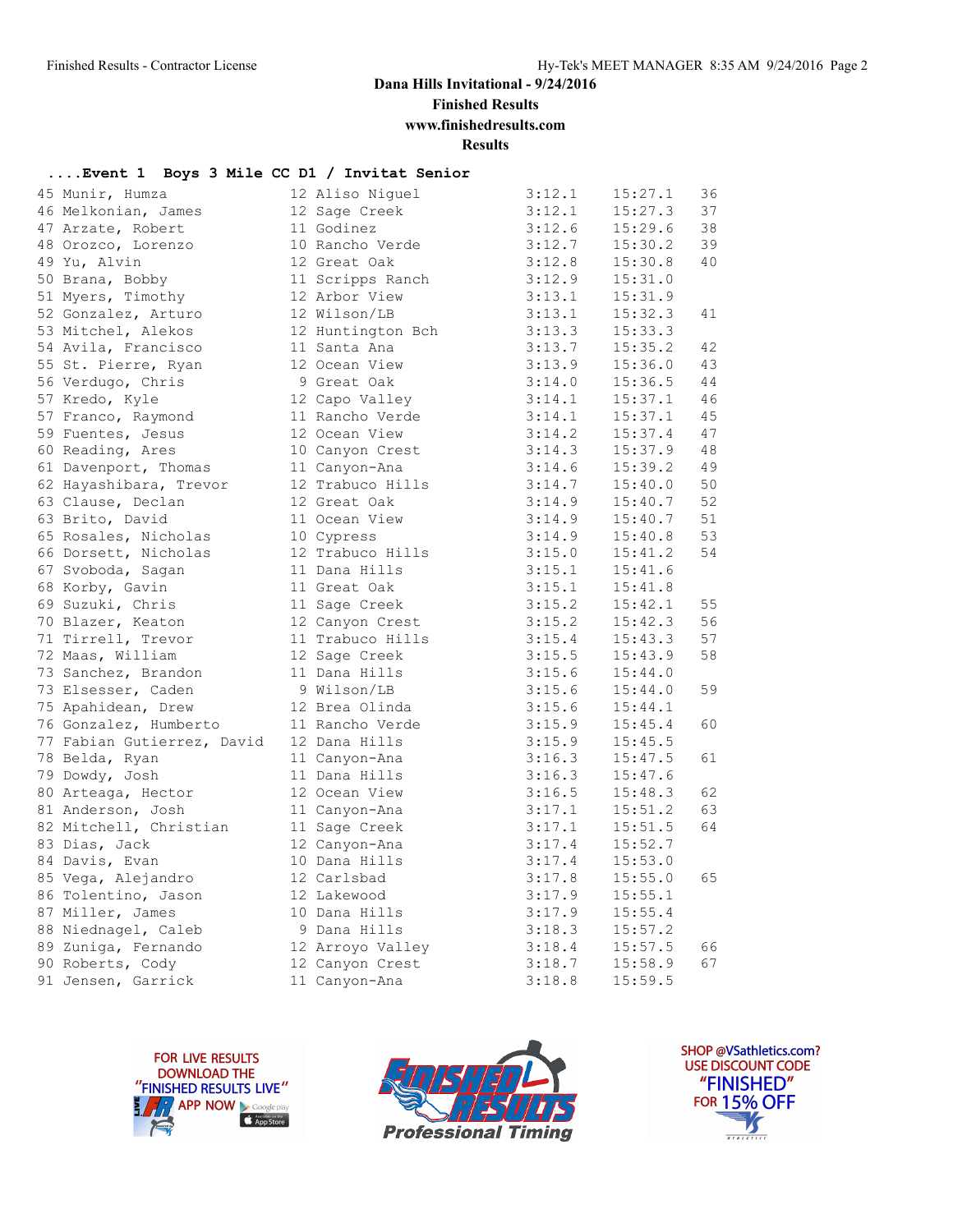**Finished Results**

# **www.finishedresults.com**

**Results**

#### **....Event 1 Boys 3 Mile CC D1 / Invitat Senior**

| 92 Garcia, Ryan                            | 11 Trabuco Hills                    | 3:19.2                         | 16:01.6            | 68       |
|--------------------------------------------|-------------------------------------|--------------------------------|--------------------|----------|
| 93 Vargas, Alexis                          | 12 Paramount                        | 3:19.2                         | 16:01.7            | 69       |
| 94 Lopez, Adrian                           | 11 Rancho Verde                     | 3:19.5                         | 16:02.9            | 70       |
| 95 Valenti, Tommy                          | 11 Brea Olinda                      | 3:19.5<br>3:19.6               | 16:03.7            |          |
| 96 Cuatlayolt, Luis                        | 11 Santa Ana                        | 3:19.7                         | 16:04.2            | 71       |
| 97 Agama, Anthony                          | 12 Newport Harbor                   | 3:19.9                         | 16:05.0            | 72       |
| 98 Nelson, Caleb                           | 12 Northwood                        | 3:20.2                         | 16:06.5            |          |
| 99 Gonzalez, Anthony                       | 10 Godinez                          | 3:20.4                         | 16:07.3            | 73       |
| 100 Tarango, Anthony                       | 12 Paramount                        | 3:20.4                         | 16:07.4            | 74       |
| 101 Arias, Sebastian                       | 11 Dana Hills                       | 3:21.5                         | 16:12.8            |          |
| 102 Sonora, George                         | 10 Santiago (Cor)                   | 3:21.7                         | 16:13.5            |          |
| 103 Ramirez, Adrian                        | 12 Santa Ana                        | 3:21.8                         | 16:14.3            | 75       |
| 104 Garcia, Salvador                       | 11 Godinez                          | 3:21.9                         | 16:14.8            | 76       |
| 105 Baer, Nate                             | 12 Carlsbad                         | 3:22.1                         | 16:15.6            | 77       |
| 106 Dominguez, Aaron                       | 10 Don Bosco                        | 3:22.2                         | 16:16.2            |          |
| 107 Barrios, Dakota                        | 11 Canyon-Ana                       | 3:22.3                         | 16:16.6            |          |
| 108 Soriano, Brian                         | 10 Santa Ana                        | 3:22.4                         | 16:16.8            | 78       |
| 109 Herrera, Emmanuel                      | 12 Paramount                        | 3:22.5                         | 16:17.7            | 79       |
| 110 Mora, Victor                           | 12 Godinez                          | 3:22.8                         | 16:18.7            | 80       |
| 111 Amaro, Justin                          | 11 Santa Ana                        | 3:23.0                         | 16:19.7            | 81       |
| 112 Underwood, Logan                       | 10 Canyon-Ana                       | 3:23.5                         | 16:22.1            |          |
| 113 Harper, Evan                           | 12 Dana Hills                       | 3:23.5                         | 16:22.4            |          |
| 114 Gomez, Gabriel                         | 11 Wilson/LB                        | 3:23.6                         | 16:23.0            | 82       |
| 115 Scaglione, Mitchell                    | 11 Carlsbad                         | 3:24.0                         | 16:24.6            | 83       |
| 116 Petkevich, Dylan                       | 12 Canyon Crest                     | 3:24.9                         | 16:29.1            | 84       |
| 117 Ramirez, Angel                         | 11 Godinez                          | 3:25.0                         | 16:29.7            | 85       |
| 118 Orozco, Nolan                          | 10 Brea Olinda                      | 3:25.3                         | 16:31.1            |          |
| 119 Larson, Chris                          | 12 Fallbrook                        | 3:25.6                         | 16:32.3            |          |
| 120 Morris, Justin                         | 10 Sage Creek                       | 3:25.6                         | 16:32.4            | 86       |
| 121 Perlson, Dylan                         | 12 Brea Olinda                      | 3:25.7                         | 16:32.9            |          |
| 122 Nguru, Trevor                          | 10 Rancho Verde                     | 3:26.4                         | 16:36.3            | 87       |
| 123 Ingram, Isaiah                         | 12 Rancho Verde                     | 3:26.7                         | 16:37.8            | 88       |
| 124 Williams, Cole                         | 12 Northwood                        | 3:27.2                         | 16:40.2            |          |
| 125 Chauhdry, Zuahir                       | 12 Northwood                        | 3:27.7                         | 16:42.6            |          |
| 126 Pizano, Julio                          | 12 Godinez                          | 3:27.9                         | 16:43.4            | 89       |
| 126 Gallegos, Hector                       | 12 Paramount                        | 3:27.9                         | 16:43.4            | 90       |
| 128 Smith, Jake                            | 12 Newport Harbor                   | 3:28.1                         | 16:44.3            | 91       |
| 129 Marsh, Steven                          | 12 Canyon-Ana                       | 3:28.3                         | 16:45.7            |          |
| 130 Stockes, Luke                          | 12 Carlsbad                         | 3:28.4<br>3:28.5               | 16:46.1            | 92<br>93 |
| 131 Deng, David                            | 12 Canyon Crest                     | 3:28.8                         | 16:46.6<br>16:48.1 | 94       |
| 132 Kanamori, Matt<br>133 Ramirez, Anjel   | 12 Aliso Niguel                     | 3:29.3                         | 16:50.5            | 95       |
| 134 Lopez, Roger                           | 12 Arroyo Valley<br>12 San Clemente | 3:29.5                         | 16:51.4            | 96       |
|                                            | 12 Carlsbad                         | 3:30.2                         |                    | 97       |
| 135 Uriell, John Connor<br>136 Gunn, Jason | 10 Huntington Bch 3:30.5 16:56.3    |                                | 16:54.8            |          |
| 137 Valente, Eric                          | 11 Wilson/LB                        |                                | 16:58.3            | 98       |
| 138 McClure, Nicolas                       | 12 Trabuco Hills                    | $3:31.0$<br>$3:31.1$<br>3:31.1 | 16:59.1            |          |
|                                            |                                     |                                |                    |          |





SHOP @VSathletics.com? USE DISCOUNT CODE "FINISHED" **FOR 15% OFF**  $\frac{1}{\sqrt{2}}$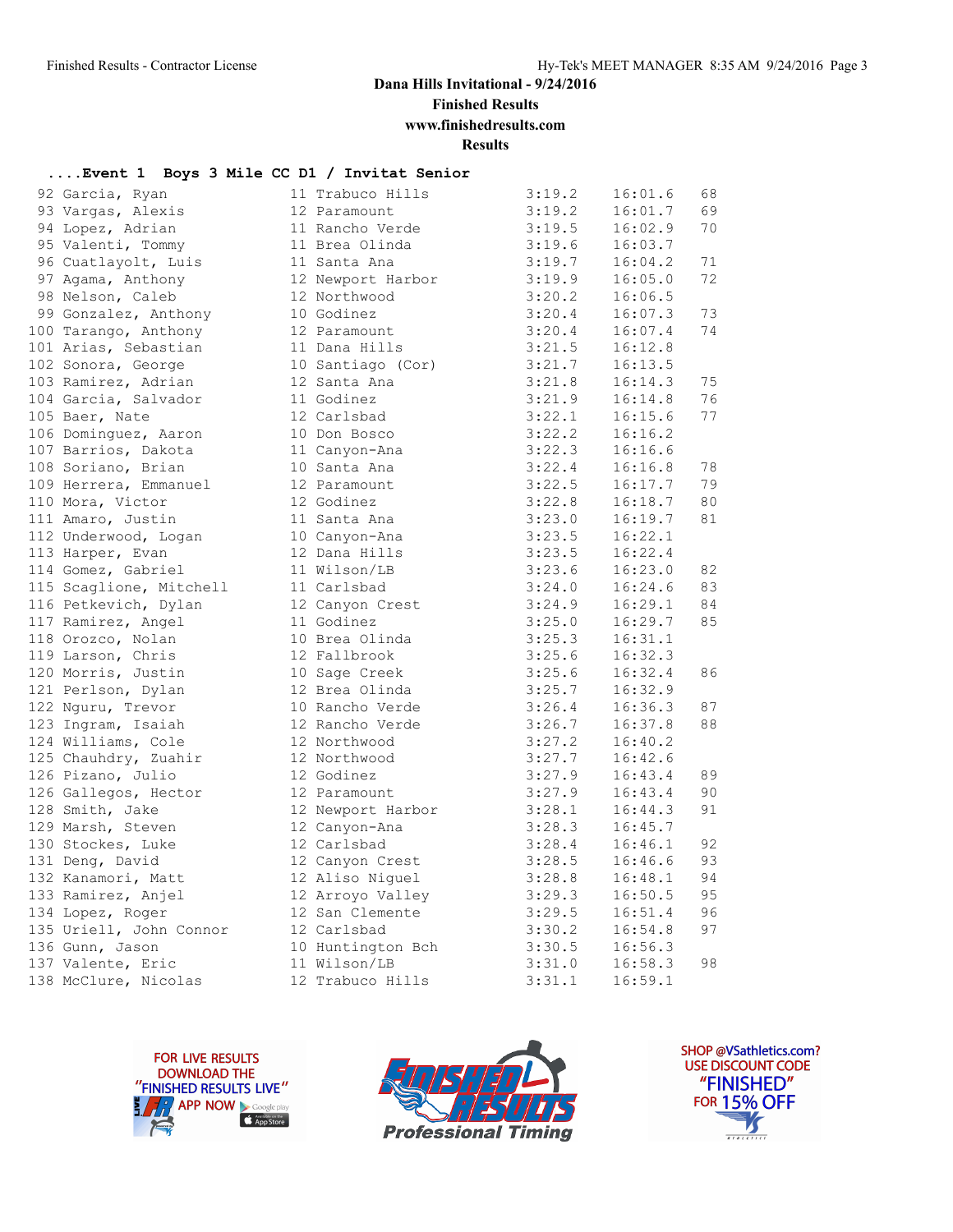**Finished Results**

**www.finishedresults.com**

**Results**

#### **....Event 1 Boys 3 Mile CC D1 / Invitat Senior**

| 139 Lopez, Nicolas         | 12 Arroyo Valley  | 3:31.1 | 16:59.2       | 99  |
|----------------------------|-------------------|--------|---------------|-----|
| 140 Hernandez, Ernesto     | 9 Santa Ana       | 3:31.2 | 16:59.7       | 100 |
| 141 Howell, Dylan          | 12 Fallbrook      | 3:31.6 | 17:01.3       |     |
| 142 Flores, Michael        | 12 Trabuco Hills  | 3:31.8 | 17:02.3       |     |
| 143 Lyman, Ethan           | 12 Northwood      | 3:31.9 | 17:02.9       |     |
| 144 Coney, Jackson         | 9 Canyon-Ana      | 3:32.3 | 17:04.8       |     |
| 145 Colin, James           | 11 Wilson/LB      | 3:32.9 | 17:07.7       | 101 |
| 146 Garcia, Aiden          | 12 Arroyo Valley  | 3:32.9 | 17:07.9       | 102 |
| 147 Rosendo, David         | 11 Wilson/LB      | 3:34.0 | 17:13.0       | 103 |
| 148 Diaz, Eli              | 12 Clovis East    | 3:34.3 | 17:14.3       |     |
| 149 Cisneros, Carlos       | 12 Paramount      | 3:34.7 | $17:16.2$ 104 |     |
| 150 Perfetti, Jordi        | 12 Huntington Bch | 3:34.8 | 17:17.1       |     |
| 151 Christensen, Mitchell  | 12 Aliso Niquel   | 3:34.9 | 17:17.4       | 105 |
| 152 Oliver, Jaden          | 10 Rancho Verde   | 3:35.1 | 17:18.5       |     |
| 153 Maclean, Andrew        | 12 Mission Viejo  | 3:35.2 | 17:18.8       | 106 |
| 154 Borja, Matthew         | 12 Bonita Vista   | 3:35.4 | 17:19.7       |     |
| 155 Custodio, Matthew      | 12 Bonita Vista   | 3:36.2 | 17:23.4       |     |
| 156 Ramsdell, Travis       | 12 Cypress        | 3:36.4 | 17:24.8       | 107 |
| 157 Hall, Christopher      | 12 Wilson/LB      | 3:36.5 | 17:24.9       | 108 |
| 158 Ung, Phillip           | 12 Wilson/LB      | 3:36.5 | 17:25.0       |     |
| 159 Vazquez, Donathiu      | 9 San Clemente    | 3:37.6 | 17:30.2       | 109 |
| 160 Choi, Jaeyoung         | 12 Canyon Crest   | 3:37.9 | 17:32.0       | 110 |
| 161 Blackwelder, Thomas    | 12 Dana Hills     | 3:38.4 | 17:34.2       |     |
| 162 Beatty, Grant          | 12 Mt. Carmel     | 3:39.0 | 17:37.3       |     |
| 163 Aaron, Andrews         | 12 Clovis East    | 3:39.2 | 17:38.0       |     |
| 164 Segobia, Kameron       | 12 Bonita Vista   | 3:39.7 | 17:40.7       |     |
| 165 Jensma, Tanner         | 12 San Clemente   | 3:40.2 | $17:42.7$ 111 |     |
| 166 Raymundo, Nick         | 12 Cypress        | 3:40.2 | 17:43.0       | 112 |
| 167 Olmos, Michael         | 12 San Clemente   | 3:40.9 | 17:46.4       | 113 |
| 168 Papageorges, Joshua    | 12 Trabuco Hills  | 3:41.3 | 17:48.4       |     |
| 169 Kuramoto, Corey        | 12 Cypress        | 3:41.4 | 17:48.9       | 114 |
| 170 Fuentes, Alexis        | 12 Santa Ana      | 3:41.6 | 17:49.9       |     |
| 171 Collins, Michael       | 12 Tesoro         | 3:42.5 | 17:54.2       |     |
| 172 Lagunas, Brandon       | 12 San Clemente   | 3:42.7 | 17:55.2       | 115 |
| 173 Garicia, Antonio       | 12 Santa Ana      | 3:43.1 | 17:57.0       |     |
| 174 Kakulawarum, Niketh    | 12 Cypress        | 3:43.6 | 17:59.3       | 116 |
| 175 Ustick, James          | 12 San Clemente   | 3:43.6 | 17:59.4       | 117 |
| 176 Nieto, Michael         | 12 Newport Harbor | 3:43.7 | 17:59.6 118   |     |
| 177 Streuter, Kyle         | 12 San Clemente   | 3:43.9 | 18:00.9 119   |     |
| 178 Gonzalez, Victor       | 12 Mission Viejo  | 3:45.4 | 18:08.0       | 120 |
| 179 Mocnik, Will           | 12 Aliso Niguel   | 3:45.7 | 18:09.4       | 121 |
| 180 Hanlon, James          | 12 Fallbrook      | 3:46.6 | 18:13.7       |     |
| 181 Millan, Miquel         | 12 Arroyo Valley  | 3:47.4 | 18:17.5       | 122 |
| 182 Izaguirre-Reyes, Jairo | 11 Wilson/LB      | 3:48.6 | 18:23.6       |     |
| 183 Selby, Dillon          | 12 San Clemente   | 3:49.0 | 18:25.6       |     |
| 184 Martinez, Gabriel      | 12 San Clemente   | 3:49.7 | 18:28.9       |     |
| 185 Dadabhoy, Mohammad     | 12 Cypress        | 3:49.8 | 18:29.2       | 123 |
|                            |                   |        |               |     |





SHOP @VSathletics.com? USE DISCOUNT CODE "FINISHED" **FOR 15% OFF** Ķ  $\frac{1}{1}$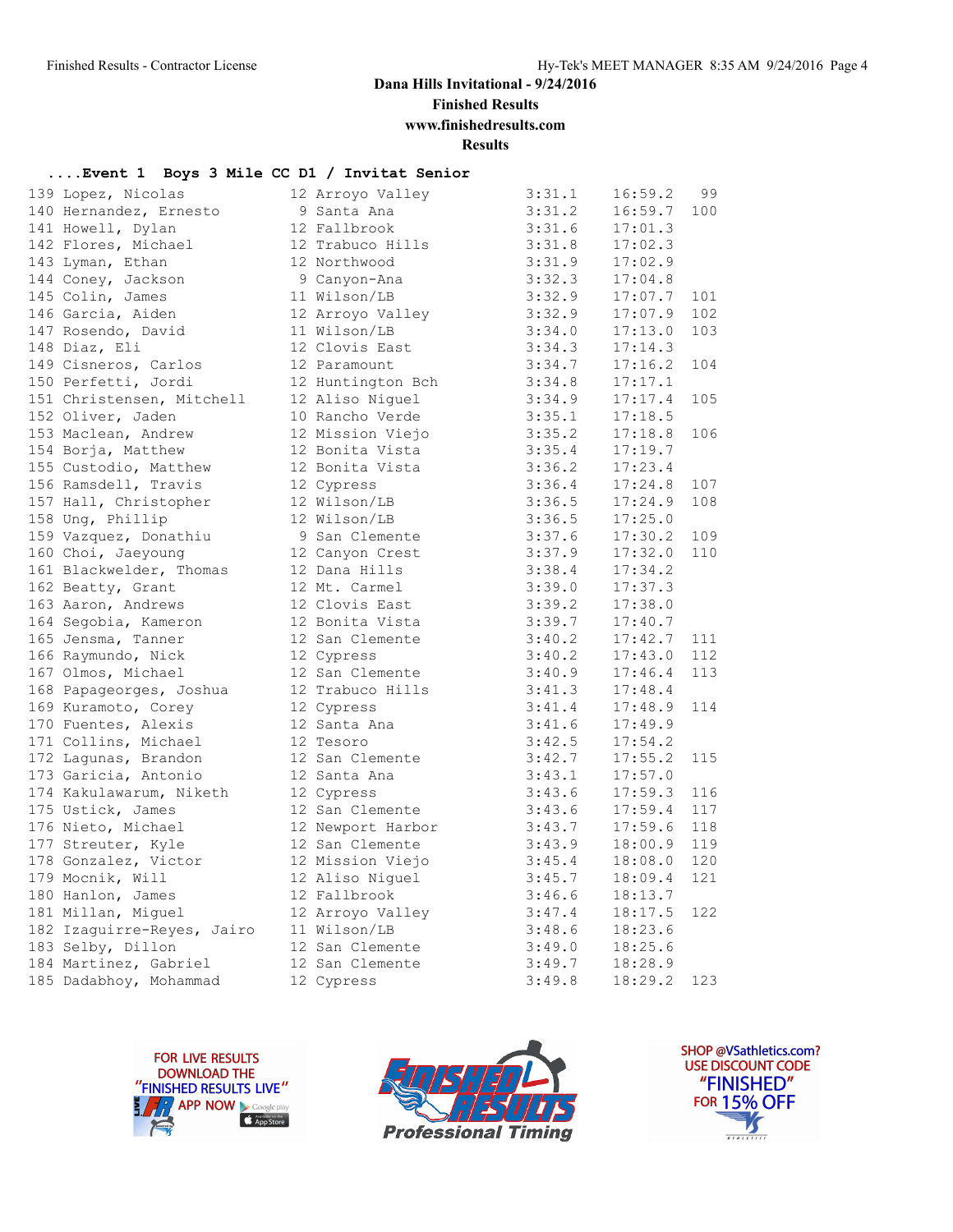**Finished Results**

**www.finishedresults.com**

**Results**

#### **....Event 1 Boys 3 Mile CC D1 / Invitat Senior**

| 186 Schulte, Ryan           | 12 San Clemente   | 3:50.7 | 18:33.4 |     |
|-----------------------------|-------------------|--------|---------|-----|
| 187 Gibbel, Matt            | 12 Aliso Niquel   | 3:50.9 | 18:34.5 | 124 |
| 188 Oliver, Justin          | 12 Capo Valley    | 3:51.1 | 18:35.5 | 125 |
| 189 Pomerleau, Jake         | 12 Carlsbad       | 3:51.2 | 18:36.2 | 126 |
| 190 Grodahl, Will           | 12 Aliso Niguel   | 3:51.9 | 18:39.2 | 127 |
| 191 Born, Brandon           | 12 San Clemente   | 3:52.5 | 18:42.2 |     |
| 192 Ezpinoza, Lucio         | 12 Capo Valley    | 3:54.3 | 18:50.9 | 128 |
| 193 Weidman, Mark           | 11 Mission Viejo  | 3:55.3 | 18:56.0 | 129 |
| 194 Parra, Giovanny         | 12 Godinez        | 3:55.6 | 18:57.2 | 130 |
| 195 Jung, Minsu             | 12 Cypress        | 3:55.6 | 18:57.5 | 131 |
| 196 Rivera, Brandon         | 12 Newport Harbor | 3:56.1 | 18:59.7 | 132 |
| 197 Nicol, Christopher      | 12 San Clemente   | 3:58.9 | 19:13.0 |     |
| 198 Sagastume Aquino, Bryan | 12 Mission Viejo  | 3:59.2 | 19:14.5 | 133 |
| 199 Searson, Matthew        | 12 Aliso Niquel   | 4:00.6 | 19:21.4 | 134 |
| 200 Hutton, Benjamin        | 12 Canyon Crest   | 4:01.2 | 19:24.1 | 135 |
| 201 Steinheimer, Coltyn     | 12 San Clemente   | 4:02.1 | 19:28.5 |     |
| 202 Lawson, Chaz            | 12 Aliso Niguel   | 4:02.4 | 19:30.2 |     |
| 203 Bregman, Jacob          | 12 San Clemente   | 4:04.4 | 19:39.9 |     |
| 204 Davies, Colin           | 12 San Clemente   | 4:04.7 | 19:41.0 |     |
| 205 McGowan, Darien         | 12 Rancho Verde   | 4:06.0 | 19:47.7 |     |
| 206 Bacerra, Miguel         | 12 San Clemente   | 4:06.3 | 19:49.0 |     |
| 207 Payne, Hunter           | 12 Santiago (Cor) | 4:09.7 | 20:05.2 |     |
| 208 Kim, Bryan              | 12 Aliso Niguel   | 4:09.7 | 20:05.4 |     |
| 209 Smith, Isaac            | 12 Aliso Niguel   | 4:11.9 | 20:16.2 |     |
| 210 Brosche, Dean           | 12 San Clemente   | 4:12.2 | 20:17.5 |     |
| 211 Chan, David             | 12 Wilson/LB      | 4:13.5 | 20:23.5 |     |
| 212 Cisneros, Edgar         | 12 Godinez        | 4:13.7 | 20:24.8 |     |
| 213 Zhang, Alexander        | 12 Canyon Crest   | 4:16.0 | 20:35.6 |     |
| 214 Reese, Derek            | 12 San Clemente   | 4:18.1 | 20:46.1 |     |
| 215 Velasquez, Jonathan     | 12 Paramount      | 4:18.4 | 20:47.3 | 136 |
| 216 Luna, Sergio            | 12 San Clemente   | 4:21.1 | 21:00.2 |     |
| 217 Osario Ramirez, Leo     | 12 San Clemente   | 4:28.1 | 21:34.1 |     |
| 218 Hostetter, Sean         | 12 Capo Valley    | 4:30.9 | 21:47.5 | 137 |
| 219 Demchik, Lucas          | 12 San Clemente   | 4:32.0 | 21:53.1 |     |
| 220 Burns, Nathaniel        | 12 Mission Viejo  | 4:32.2 | 21:54.1 | 138 |
| 221 Kalkanian, Noah         | 12 Aliso Niguel   | 4:35.3 | 22:09.0 |     |
| 222 Lynn, Thomas            | 12 Mission Viejo  | 4:55.1 | 23:44.4 | 139 |
| 223 Handa, Aaron            | 12 San Clemente   | 4:56.3 | 23:50.5 |     |
| 224 Santos, Angelo          | 12 Paramount      | 4:57.9 | 23:58.0 | 140 |
| 225 Dunteman, Hunter        | 12 Mission Viejo  | 5:15.4 | 25:22.5 | 141 |
| 226 Orelllana, Jesus        | 12 Paramount      | 5:26.9 | 26:18.1 |     |





SHOP @VSathletics.com? USE DISCOUNT CODE "FINISHED" **FOR 15% OFF** M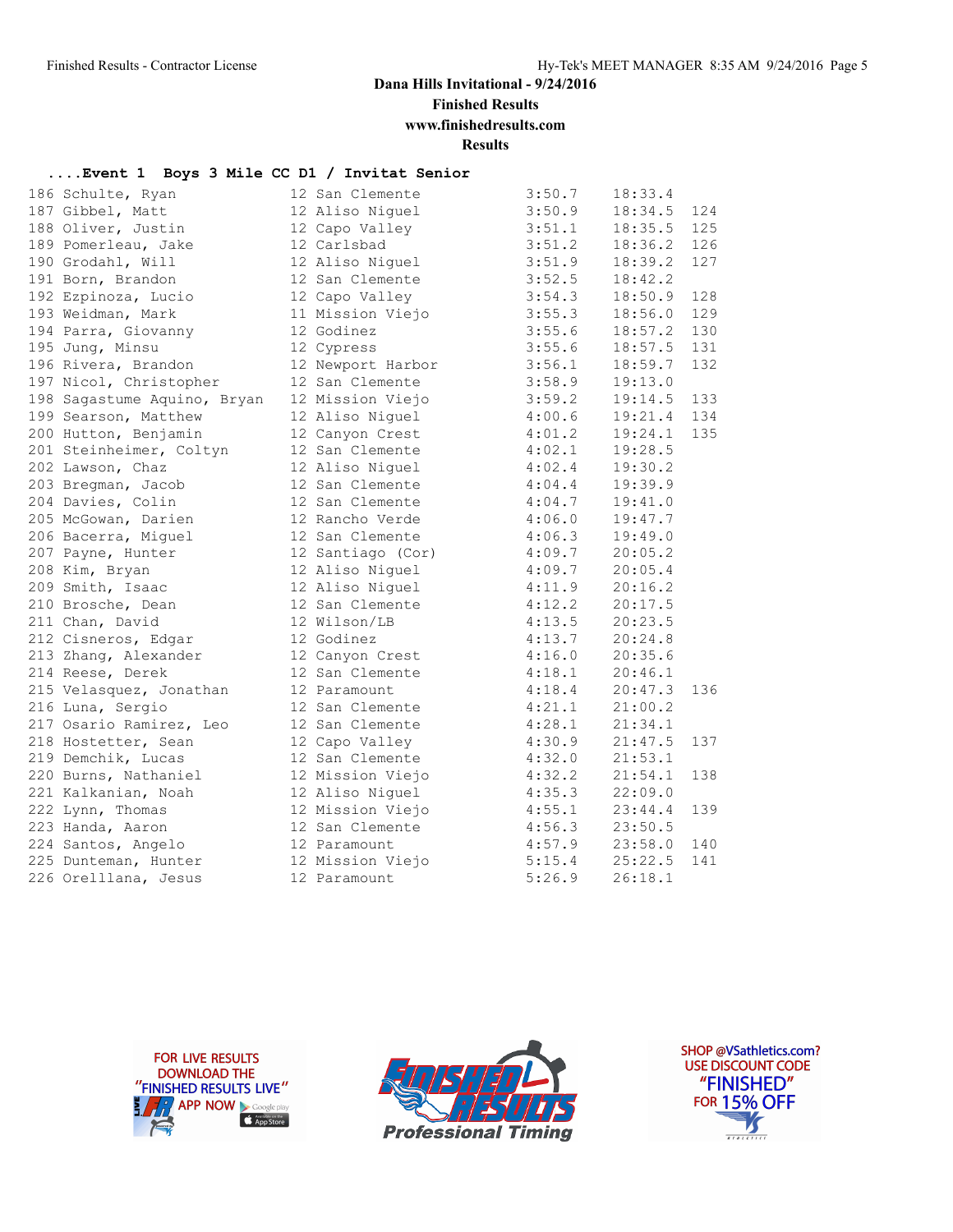**Finished Results**

**www.finishedresults.com**

**Results**

#### **....Event 1 Boys 3 Mile CC D1 / Invitat Senior**

| Team Scores<br>================= |       |              |    |                                    |    |    |      |      |    |     |
|----------------------------------|-------|--------------|----|------------------------------------|----|----|------|------|----|-----|
| Rank Team                        | Total | 1            | 2  | 3<br>============================= | 4  | 5  | $*6$ | $*7$ | *8 | * 9 |
| Results - Men                    |       |              |    |                                    |    |    |      |      |    |     |
| 1 Dana Hills                     | 66    | $\mathbf{1}$ | 4  | 5                                  | 27 | 29 | 33   | 35   |    |     |
| Total Time:<br>1:15:05.70        |       |              |    |                                    |    |    |      |      |    |     |
| 15:01.14<br>Average:             |       |              |    |                                    |    |    |      |      |    |     |
| 2 Brea Olinda                    | 84    | 2            | 16 | 21                                 | 22 | 23 | 25   | 32   |    |     |
| Total Time:<br>1:15:53.60        |       |              |    |                                    |    |    |      |      |    |     |
| 15:10.72<br>Average:             |       |              |    |                                    |    |    |      |      |    |     |
| 3 Great Oak                      | 107   | 8            | 13 | 20                                 | 26 | 40 | 44   | 52   |    |     |
| Total Time:<br>1:16:14.00        |       |              |    |                                    |    |    |      |      |    |     |
| 15:14.80<br>Average:             |       |              |    |                                    |    |    |      |      |    |     |
| 4 Trabuco Hills                  | 139   | 9            | 12 | 14                                 | 50 | 54 | 57   | 68   |    |     |
| Total Time:<br>1:16:34.00        |       |              |    |                                    |    |    |      |      |    |     |
| 15:18.80<br>Average:             |       |              |    |                                    |    |    |      |      |    |     |
| 5 Canyon-Ana                     | 153   | 19           | 24 | 30                                 | 31 | 49 | 61   | 63   |    |     |
| Total Time:<br>1:17:04.20        |       |              |    |                                    |    |    |      |      |    |     |
| 15:24.84<br>Average:             |       |              |    |                                    |    |    |      |      |    |     |
| 6 Newport Harbor                 | 183   | 3            | 6  | 11                                 | 72 | 91 | 118  | 132  |    |     |
| Total Time:<br>1:17:40.10        |       |              |    |                                    |    |    |      |      |    |     |
| 15:32.02<br>Average:             |       |              |    |                                    |    |    |      |      |    |     |
| 7 Sage Creek                     | 183   | 15           | 18 | 37                                 | 55 | 58 | 64   | 86   |    |     |
| Total Time:<br>1:17:18.10        |       |              |    |                                    |    |    |      |      |    |     |
| 15:27.62<br>Average:             |       |              |    |                                    |    |    |      |      |    |     |
| 8 Ocean View                     | 237   | 34           | 43 | 47                                 | 51 | 62 |      |      |    |     |
| Total Time:<br>1:18:09.30        |       |              |    |                                    |    |    |      |      |    |     |
| 15:37.86<br>Average:             |       |              |    |                                    |    |    |      |      |    |     |
| 9 Rancho Verde                   | 242   | 28           | 39 | 45                                 | 60 | 70 | 87   | 88   |    |     |
| Total Time:<br>1:18:19.30        |       |              |    |                                    |    |    |      |      |    |     |
| 15:39.86<br>Average:             |       |              |    |                                    |    |    |      |      |    |     |
| 10 Santa Ana                     | 273   | 7            | 42 | 71                                 | 75 | 78 | 81   | 100  |    |     |
| Total Time:<br>1:19:09.00        |       |              |    |                                    |    |    |      |      |    |     |
| 15:49.80<br>Average:             |       |              |    |                                    |    |    |      |      |    |     |
| 11 Carlsbad                      | 334   | 17           | 65 | 77                                 | 83 | 92 | 97   | 126  |    |     |
| Total Time:<br>1:20:34.70        |       |              |    |                                    |    |    |      |      |    |     |
| 16:06.94<br>Average:             |       |              |    |                                    |    |    |      |      |    |     |
| 12 Canyon Crest Academy          | 348   | 48           | 56 | 67                                 | 84 | 93 | 110  | 135  |    |     |
| Total Time:<br>1:20:34.80        |       |              |    |                                    |    |    |      |      |    |     |
| 16:06.96<br>Average:             |       |              |    |                                    |    |    |      |      |    |     |





SHOP @VSathletics.com? USE DISCOUNT CODE "FINISHED" **FOR 15% OFF** M  $\frac{1}{\sqrt{181411111}}$